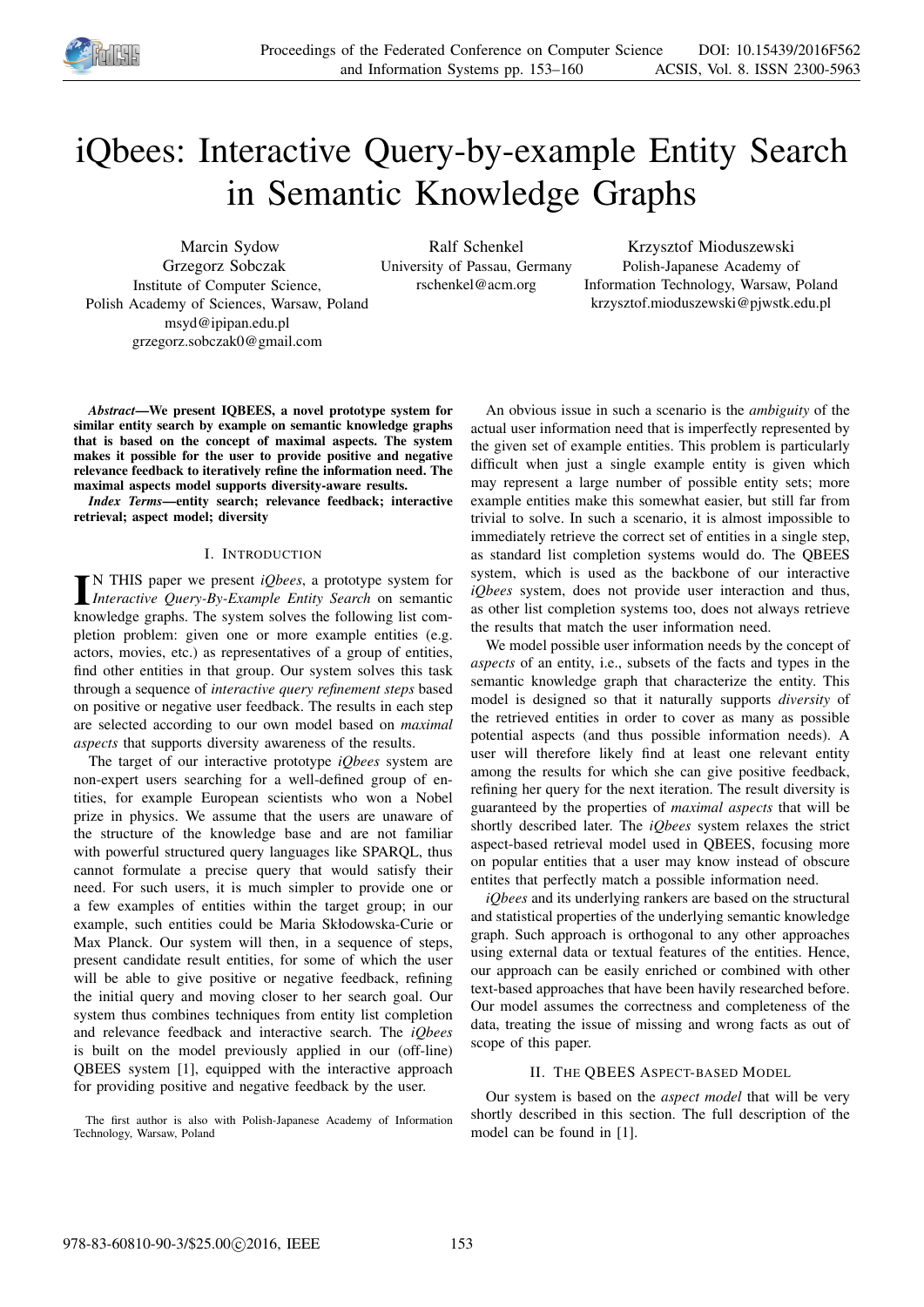### *A. Knowledge graph*

A Knowledge Graph KG is a directed multi-graph that consists of three basic components, a *Fact Graph FG*, an *Ontology Tree O*, and a set of type assignment arcs TA connecting the two. Arcs in  $KG$  are labelled. We will use the notation relation(arg1,arg2) for any directed arc with label relation in  $KG$  that points from node arg1 to arg2.

The *Fact Graph*  $FG = (E, F)$  is a directed multigraph where nodes in E represent *entities* (e.g. Fryderyk\_Chopin, Warsaw) and edges in F represent *facts* about the entities. For example, an arc bornIn(Fryderyk\_Chopin, ˙Zelazowa\_Wola) represents the fact that a Polish composer Fryderyk Chopin was born in Żelazowa Wola or hasWonPrize(Max\_Planck,Nobel\_Prize\_in\_Physics) means that the German scientist Max Planck is a Nobel Prize awardee in Physics.

The *Ontology Tree*  $O = (C, S)$  is a graph where each node (class)  $c \in C$  represents some *type* of entities (e.g. person). The class nodes are connected by directed arcs labelled as subClassOf. For instance, subClassOf (composer,musician) indicates that every composer is also a musician. Because the only relation present in this ontology tree in our current setting is the subClassOf relation, it can be also viewed as just a *taxonomy* of types.

The *Type Assignment*  $TA$  is a set of arcs labelled has Type which connect entities from the Fact Graph and classes from the Ontology Tree. For example the arc hasType(Chopin, composer) means that "Chopin is a composer".

#### *B. Basic aspects*

A basic aspect represents an "atomic property" that describes a specific entity  $q$ . In our most general setting, we distinguish three types of basic aspects: *fact aspects*, *relational aspects* and *type aspects*. 1

*1) Fact aspects:* are created from the arcs incident with the entity in the fact graph FG that represent a fact concerning this entity. For example: the arc bornIn(Chopin,Poland) induces the fact aspect bornIn(.,Poland).

*2) Relational aspects:* are predicates obtained from arcs that represent facts in the fact graph FG concerning the entity but the remaining argument of a factual aspect is replaced by a free variable ?. For example,  $\text{actedIn}(.,?)$  indicates that an entity acted in at least one movie.

*3) Type aspects:* are obtained similarly as relational aspects but inside the type assignment TA set of edges. It is obtained by replacing the particular entity  $q$  in an arc that represents a type with a free variable. Intuitively it represents the type of the entity under consideration. For example, a type arc hasType(Chopin,composer) naturally induces predicates of the form hasType(.,composer) that represents the "basic property" of this entity of "being a composer".

The three kinds of basic aspects can be viewed as forming a 3-level hierarchy, from the most general type aspects to more specific relational aspects (since particular kinds of relations between entities can be bounded only to particular types of entities) to the most specific factual aspects (as being realisations of relational aspects by substituting the free variable with a particular value referring to other entity).

## *C. Compound aspects*

A set of basic aspects is called a *compound aspect*. For example, a property "being a composer born in Poland", which consists of two basic aspects - "being a composer" and "being born in Poland", is represented by a set of two basic aspects, i.e. a compound aspect: {bornIn(.,Poland), hasType(.,composer)}.

It is easy to see that each entity can be characterised by its set of basic aspects and vice versa – each set of basic aspects represents some set of entities that share it.

For an entity  $e \in E$  we will henceforth use  $A_e$  to denote a *set of all basic aspects of* e.

We will say that "entity e *satisfies* a compound aspect A" whenever  $A \subseteq A_e$ .

# *D. Entity set of an aspect*

For each basic aspect  $a_q \in A_q$ , of some entity q, we naturally define its entity set  $E(a_q)$  as the set of all entities  $e \in E$  that share this aspect with q, i.e. contain  $a_q$  in their set of basic aspects  $A_e$ :

$$
E(a_q) = \{e \in E : a_q \in A_e\}
$$

We extend the above definition of entity set  $E(a_q)$  (for a basic aspect  $a_q$ ) to the concept of entity set  $E(A)$  of a compound aspect A as the set of all entities that share *all* basic aspects in A.

#### *E. Maximal aspects*

Let q be a query example and  $A_q$  be its set of basic aspects. For any  $e \in E, e \neq q$  consider the set of all basic aspects of e common with q, that is  $A'_e = A_e \cap A_q$ .

A compound aspect  $A_q$  for entity  $q$  is called a *maximal aspect* if and only if it satisfies the following two conditions:

- 1) it is satisfied by q and *at least one entity other than* q
- 2)  $A_q$  is maximal wrt inclusion (i.e., extending this set of basic aspects with any more basic aspect of  $q$  would violate the first condition).

In other words, the maximal aspects of  $q$  are maximal compound aspects satisfied by  $q$  and any other entity.

We assume that the concept of maximal aspect is defined with respect to the current content of the underlying semantic knowlege graph.

There may exist multiple different maximal aspects for a given entity.

The definition of maximal aspect for a single entity  $q$ extends to a set  $Q$  of query entities as follows. For a query entity set  $Q$  we say that a compound aspect  $A_Q$  is *a maximal aspect for* Q if and only if it satisfies the following two conditions:

<sup>&</sup>lt;sup>1</sup>In some particular practical tasks the general framework can be simplified by reducing the considered types of basic aspects to only fact aspects, for example.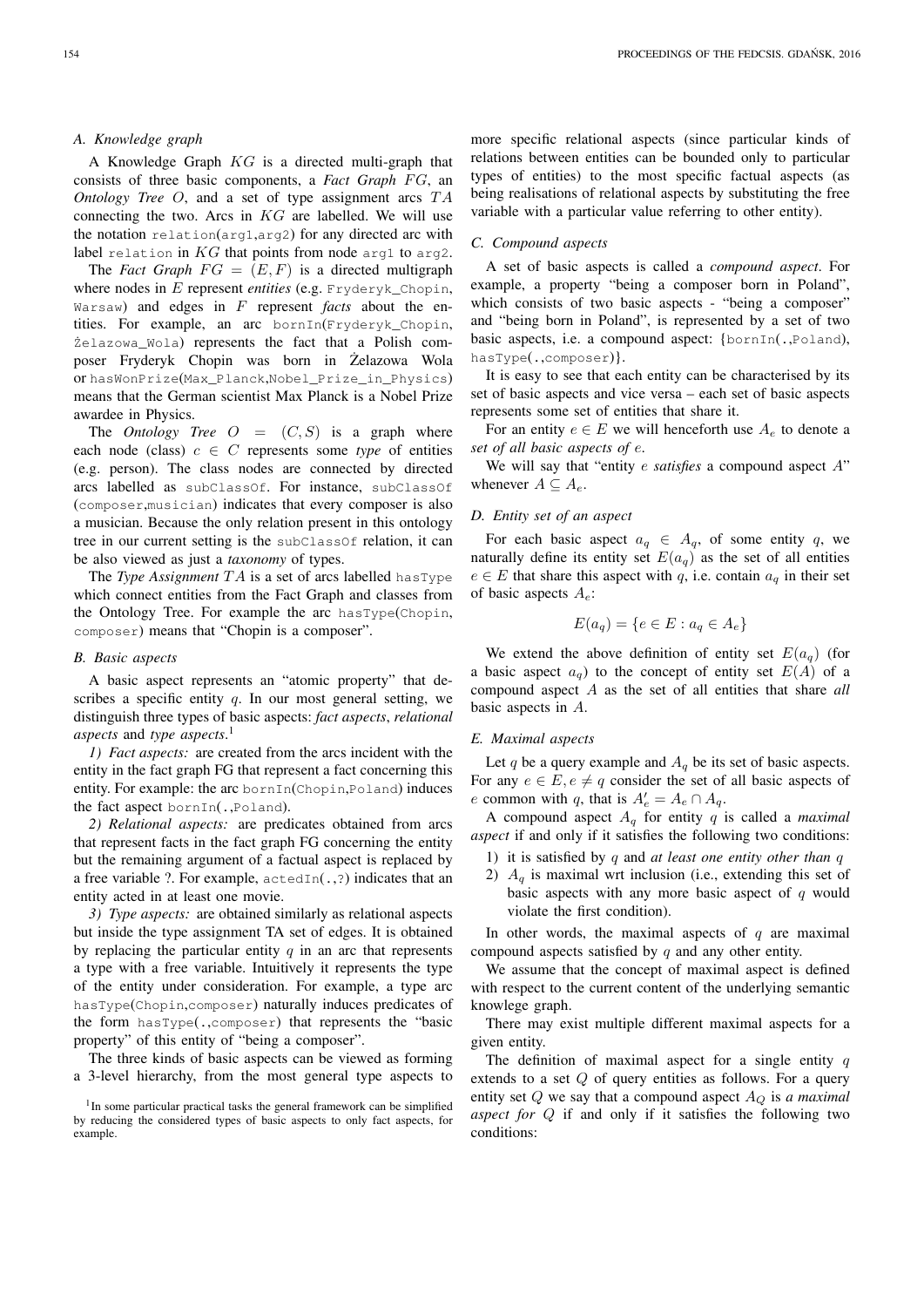- 1) it is satisfied by all entities in  $Q$  and at least one entity outside Q
- 2)  $A_Q$  is maximal wrt inclusion

We introduce the denotation of  $E(A<sub>O</sub>)$  as the natural extension of the concept of  $E(A_q)$  corresponding to a single entity  $q$  to the set of entities  $Q$ .

To illustrate the maximal aspect concept we will use the following example. Assume an entity set  $Q$ {Schwarzenegger, Stallone} is given. Then, consider two compound aspects for Q:

 $A_1 = \{$ hasType(.,ActionMovieActor), livesIn(.,USA)}  $A_2 = \{$ hasType(.,ActionMovieActor), livesIn(.,USA), hasType(.,MovieDirector)}

If, in the underlying knowledge base, there is at least one entity that is an action movie actor and director living in USA, other than Schwarzenegger and Stallone the first condition of the maximality definition holds. Moreover, if adding any other basic aspect of Q (e.g. additionally being a body-builder) would make the compound aspect satisfied only by the two mentioned entities, the set  $A_2$  is a maximal aspect for  $Q$  while  $A_1$  is obviously not since it subsumes  $A_2$ .

#### *F. Diversity-awareness of Maximal Aspects*

Maximal aspects have the following two crucial properties:

- (RELEVANCE) any entity that satisfies a maximal aspect is *maximally similar* (in terms of sharing maximally many basic aspects with the target entities)
- (DIVERSITY) each maximal aspect  $A_Q$  represents a *different* set of entities, i.e. they do not intersect except  $Q$ .

The last property can be expressed in the form of the following theorem:

**Theorem:** Let Q be a (query) set of entities and  $A_Q \neq B_Q$  be *two different (non-empty) maximal aspects of Q. Then,*  $E(A_O)$ *and*  $E(B<sub>O</sub>)$  *do not share any entities, except those in*  $Q$  *(i.e.*)  $(E(A_O) \cap E(B_O) \setminus Q) = \emptyset$ *).* 

**Proof:** Assume,  $e \in E(A_Q) \cap E(B_Q)$  *for some entity*  $e \notin Q$ . *This implies that* e *shares all the basic aspects from both* A<sup>Q</sup> *and*  $B_Q$ *. Let us introduce denotation*  $C_Q = A_Q \cup B_Q$ *. Thus,* e shares all basic aspects from  $C_Q$  which implies that  $e \in$  $E(C_Q)$ *. But, since*  $A_Q$  *and*  $B_Q$  *are different and non-empty,* C<sup>Q</sup> *strictly contains both* A<sup>Q</sup> *and* B<sup>Q</sup> *which would contradict the maximality property of them.*

Due to the above theorem, the set of candidate similar entities to be returned is *partitioned* by the entity sets of maximal aspects. Thus, the maximal aspects model supports *diversity* of the results, since they are non-redundant (i.e. different maximal aspects imply non-intersecting sets of entities).

# *G. Searching with basic QBEES approach*

Given a set of query examples, the approach calculates all maximal aspects and generates results from them based on a two-step ranking scheme that first selects the most promising maximal aspect and then the most promising entity that satisfies this maximal aspect. This process is repeated until  $k$  results are retrieved. Entities are ranked based on various factors including graph properties (e.g. random-walk based) and importance (popularity). Maximal aspects are ranked based on their size and the popularity of their entities, hence retrieving (and thereby removing) an entity from a maximal aspect changes its score. We adapted the QBEES ranking system that is out of scope of this paper and is described in [1].

#### III. INTERACTIVE SEARCH WITH *iQbees*

With *iQbees*, the static search procedure used by QBEES is extended with interactive feedback cycles.

Initially, the user provides an example entity.<sup>2</sup>. The system then returns an initial list of result entities using the ranking approach. If this answer is not yet perfect, the user can use the returned entities as *refinement suggestions* and select some of them as *positive* hints, some of them as *negative* hints. The system will then exploit this feedback and produce new, hopefully better, results. This interaction cycle proceeds until the user is satisfied with the results.

## *A. Positive feedback and Negative feedback*

To shortly explain the mechanism of positive and negative feedback, let's introduce some ancillary concepts. Let *domain* be defined as the intersection of compound aspects of all initial entities and all positive feedback entities. Let *candidate aspects* be defined as the set of compound aspects that are contained in the *domain*. In the basic setting they are exactly *maximal aspects* contained in the *domain*. In the *relaxed* variant, that will be described below, *candidate aspects* are any compound aspects contained in the *domain*.

*Filtered candidates* are exactly those *candidate aspects* that are *not satisfied* by any entity from the negative hint set.

Then, we run the algorithm using *filtered candidates* only, i.e. only the entities that satisfy filtered candidates can be returned.

# *B. Relaxed Variant of Aspect Selection*

The maximal aspect concept proved to perform well in the basic QBEES algorithm [1] where the user provided a set of entities in a "one-shot" mode.

However, in the interactive *iQbees* approach, if we applied the basic model described above, one can observe the following phenomenon. The more positive feedback entities are provided by the user, the more entities can be potentially returned which is counter-intuitive to the concept of *query refinement*. This phenomenon is due to the fact, that the more positive examples are provided, the smaller is their aspect intersection (*domain*). As a result, more entities can potentially satisfy such maximal aspect being the intersection of more entities, since it is easier to contain a smaller aspect set than a bigger one. This is counter-intuitive, since providing more positive examples should *refine* the query intent rather than make it more vague.

<sup>2</sup>Actually, our model can be easily extended to allow for any number of initial query entities. This can be also easily simulated by providing one entity and marking the others as positive feedback. The extension to multi-entity input is planned as a close future work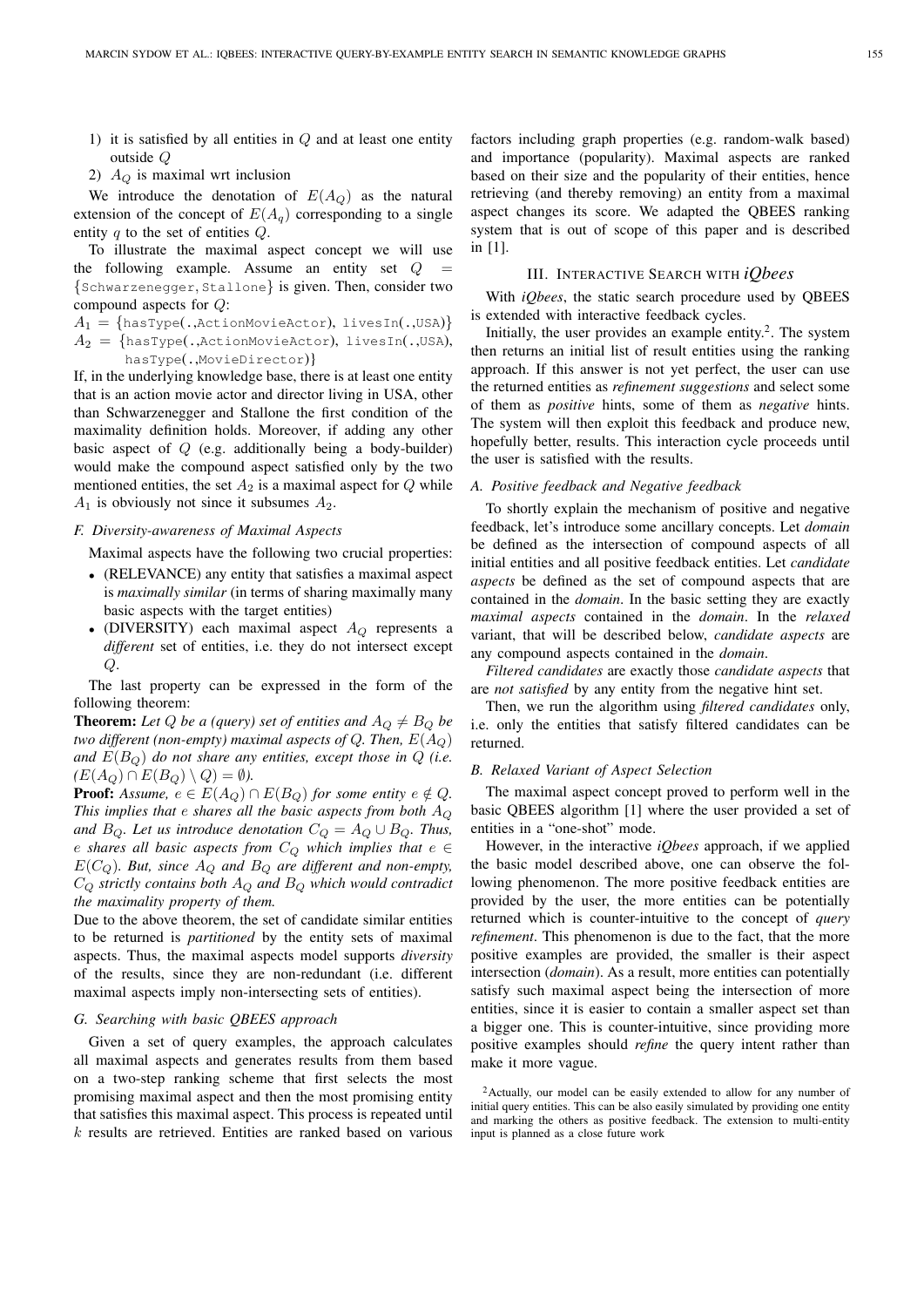Hence, to "correct" such undesirable behaviour, in *iQbees* we "relax" the original QBEES mechanism by considering (as *candidates*) *all* compound aspects contained in the *domain* instead of considering only *maximal aspects* contained in the *domain* as *candidates*. Such "relaxed", non-maximal compound aspects are ranked using the base QBEES approach to promote the maximal or near-maximal aspects and only top-k are considered. After this "relaxation" the above phenomenon is removed, i.e. the more positive hints are provided, the fewer entities potentially satisfy (contain) any relaxed compound aspect.

#### IV. AN EXAMPLE SEARCH SESSION

A working demo application was built as a preliminary proof of concept, and as an experimental platform and to illustrate the approach studied in this paper. It is currently using YAGO [2] as the underlying semantic knowledge base<sup>3</sup>. By using the demo application a user, interested in a particular entity present in the semantic knowledge graph, can query the graph to find similar entities. *User Interface UI* of the demo application allows to mark each search result (entity) as relevant or not. This information is used in subsequent queries and allows the user to iteratively refine his initial query until he receives satisfactory results.

## *A. Preliminary Demo* U I

Demo application UI consists of three main parts - *Query Input Field*, *Search Parameters Section* and *Search Results Section*. *Query Input Field* is a typical text input, where the user can type in the entity name which will be the subject of the query. *Search Parameters Section* contains  $UI$  controls which allow to change the number of expected search results and specific settings of the query algorithm.

*Search Results Section*, visible after performing the initial and subsequent queries, contains similar entities found in the previously executed query and *Feedback Subsection*. Each result entity has two buttons labeled "+" and "-". These buttons are used to mark a particular result entity as positive or negative feedback i.e. relevant or not to the initial user information need. Pressing one of these buttons results in moving the entity to the *Feedback Subsection* and marking it accordingly as "positive" or "negative" feedback for future searches. Each feedback entity has an additional "show debug" button which displays the set of all *basic aspects* satisfied by it. Likewise each search result entity has a "show debug" button which displays *maximal aspect* of query subject satisfied by this particular entity.

The "Calculate" button triggers query execution. The "Fresh Start" button restarts the searching session, clears the initial entity and previous search feedback. Screenshots of available "work in progress  $UI$ " are visible in Figures 1 and 2.

## *B. Example usage scenario*

Application user is interested in Arnold Schwarzenegger and entities similar to him in terms of political career. Notice the particular *ambiguity* of this entity, since it represents also many other aspects, e.g. famous body-builders, action movie actors, directors, etc. Assume the user applies the default search parameters visible in Figure 1 and inputs "Arnold Schwarzenegger"<sup>4</sup> in *Query Input Field* and clicks the "Calculate" button. The system verifies if "Arnold Schwarzenegger" entity is present in the underlying knowledge graph (demo application requires exact match of the entity name) and starts computing similar entities. After certain amount of time the results are visible in *Search Results Section*. In the results, among others, the user can see:

- Gray Davis: a former governor of California.
- Dany DeVito: an American actor who acted in a move "Junior" with Schwarzenegger.

User marks Gray Davies as positive feedback and clicks "Calculate" once again. The new result set contains only politicians. The user can further search for similar entities by providing new feedback.

If user eventually decides that entities similar to Arnold Schwarzenegger in terms of political career are not interesting to her, she can start a new searching session by clicking the "Fresh Start" button. This will clear previous search results and return *Search Parameters Section* settings to default values. User once more inputs "Arnold Schwarzenegger" in *Query Input Field* and *Search Results Section* gets populated by previously visible results. This time user marks Gray Davies as negative entity by clicking the "-" button next to it. Once the search is finished a new result set contains mainly actors and movie producers and does not contain any politicians. In the next step user chooses Sandahl Bergman as a positive entity. Sandahl Bergman is an actress who starred in "Conan the Barbarian" and "Red Sonya" together with Schwarzenegger. The final result set contains actors and actresses among whom three actors played in "Conan the Barbarian" (Gerry Lopez, James Earl Jones) and one actress starred in "Red Sonya" (Brigitte Nielsen).

## V. EXPERIMENTS

The prototype system has been implemented and is being tested. Besides experimenting with the on-line prototype, we made a preliminary experimental evaluation aiming at an objective comparison of the described variants of our system on publicly available benchmark data.

We used the YAGO semantic knowledge graph [2] as the underlying database. We used data from the INEX 2007 entity track to build a 163-query one-entity gold-standard dataset by mapping Wikipedia pages to YAGO and using list completion topics, following the approach sketched in [1]. Each topic

<sup>&</sup>lt;sup>3</sup>Other semantic knowledge graphs are considered to be used as the underlying databes in our future work

<sup>&</sup>lt;sup>4</sup>In our current working demo the input is not preprocessed so that the user has to type the exact string as it is represented in the database. Obviously, in future we plan to add semi-automatic query correction using methods proposed in [3] or [4] to make the user interface more user-friendly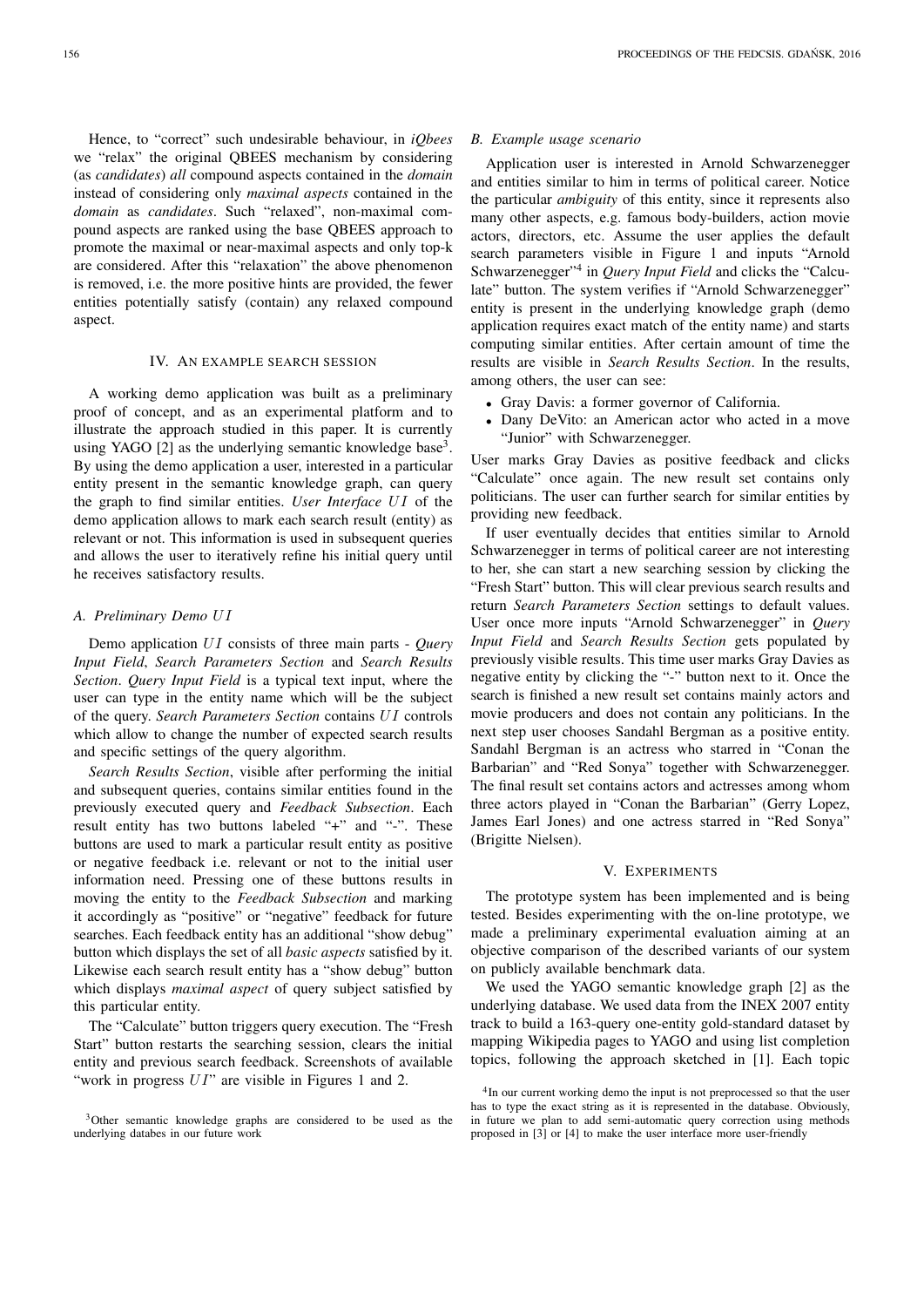| Parameters:                            |                                                  |
|----------------------------------------|--------------------------------------------------|
| Topk:                                  | ٠<br>10<br>▄                                     |
| typeStrictnessAfterTFRelaxation:       | Value: 0.65                                      |
| rankAlg:                               | PureAspectDistanceRanker<br>$\blacktriangledown$ |
| framework:                             | iQbees $\blacktriangledown$                      |
| relaxation:                            | off $\sim$                                       |
|                                        |                                                  |
| Entities:                              |                                                  |
| Type something, e.g. 'Albert Einstein' |                                                  |
|                                        |                                                  |
|                                        | Calculate                                        |
|                                        |                                                  |

Fig. 1. Initial application view with default search parameters.

is provided with a set of relevant entities (called *ground truth*). As the basic back-end, we reused the existing QBEES engine that was extended by positive and negative feedback functionality and ranking all the candidate aspects (not only maximal aspects).

We simulated three simple 2-step strategies of the user. In each scenario the "simulated" user, in step 0, inputs one query entity to the system and then, in step 1, marks one (randomly) selected result entity that is relevant according to the ground truth as "positive" (p), or one (randomly) selected result entity that is irrelevant according to the ground truth as "negative" (n), or both (p+n). We simulate this by marking 1 *random* relevant or irrelevant entity, respectively.

Each combination of one of the three mentioned strategies (p, n, p+n) and one of the two extensions described above (FEEDBACK for positive and negative feedback, RELAX for additional consideration of non-maximal aspects) was run on each of the 163 one-entity queries. For all settings, we computed average MAP and MNDCG in step 0 and step 1 to measure and compare the performance of the system in each step and each setting. For each query and each setting the procedure of computation of measures is as follows: we run two steps; we remove the selected entieties from the ground truth and from both result list; then we calculate measures

(MAP, MNDCG) for each step.

The presented experimental evaluation results indicate that in the two examined settings: marking positive (p) and positive and negative (p+n) entities observably improves the quality of the results in the next step (Tables I and III). Interestingly, we also found out that marking only 1 negative entity did not improve the results in the next step (Table II), in this particular experimental setting even if in our on-line experiments the negative feedback functionality seems to improve the results. This issue will be the matter of our further study.

Furthermore, one can observe that the relaxed variant of our approach (i.e. RELAX) performs consistently better than FEEDBACK in this setting.

#### VI. PREVIOUS AND RELATED WORK

The system is based on the *aspect model* described in detail in [1]. An early version of the *iQbees* system (without negative feedback functionality nor relaxation nor experimental evaluation) was presented in a short paper [5] that this paper is a substantial extension of.

Entity search has been considered extensively in the past, with a focus on finding related entities and list completion, and with extensive evaluation campaigns at TREC [6] and INEX [7]. We consider the specific scenario where entities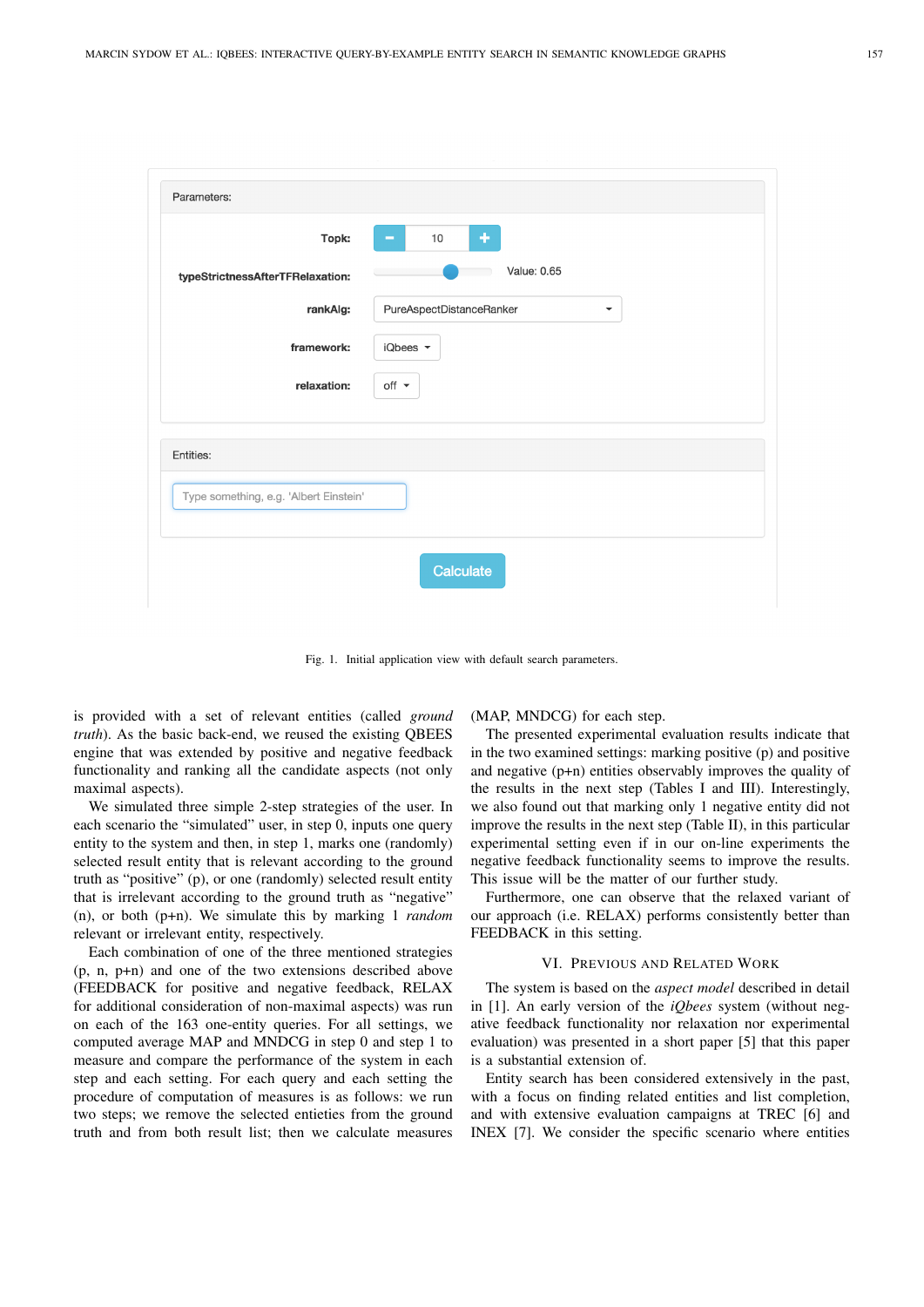| Arnold Schwarzenegger             |                                   |  |  |
|-----------------------------------|-----------------------------------|--|--|
| Show Debug                        |                                   |  |  |
|                                   |                                   |  |  |
|                                   |                                   |  |  |
| <b>Negative Entities:</b>         |                                   |  |  |
|                                   |                                   |  |  |
|                                   |                                   |  |  |
|                                   |                                   |  |  |
| Suggestions:                      |                                   |  |  |
| <b>Gray Davis</b>                 | $\overline{\phantom{a}}$<br>$\pm$ |  |  |
| Show Debug                        |                                   |  |  |
| Sandahl Bergman                   | $\pm$<br>$\sim$                   |  |  |
| <b>Show Debug</b><br>Lou Ferrigno |                                   |  |  |



|                                                                          | <b>TABLE I</b> |  |
|--------------------------------------------------------------------------|----------------|--|
| THE RESULTS OF THE EXECUTED EXPERIMENTS FOR THE 1-POSITIVE HINT STRATEGY |                |  |

| Model           | map      |        | mndcg    |        |
|-----------------|----------|--------|----------|--------|
|                 | step $0$ | step   | step $0$ | step 1 |
| <b>FEEDBACK</b> | 0.0222   | 0.0404 | 0.0715   | 0.0941 |
| <b>RELAX</b>    | 0.0386   | 0.0801 | 0.1015   | 0.1617 |

|                                                                          | TABLE II |  |
|--------------------------------------------------------------------------|----------|--|
| THE RESULTS OF THE EXECUTED EXPERIMENTS FOR THE 1-NEGATIVE HINT STRATEGY |          |  |

| Model           | map      |        | mndcg    |        |
|-----------------|----------|--------|----------|--------|
|                 | step $0$ | step   | step $0$ | step 1 |
| <b>FEEDBACK</b> | 0.0485   | 0.0441 | 0.1284   | 0.1173 |
| <b>RELAX</b>    | 0.0650   | 0.0615 | 0.1563   | 0.1471 |

| <b>TABLE III</b>                                                                           |  |
|--------------------------------------------------------------------------------------------|--|
| THE RESULTS OF THE EXECUTED EXPERIMENTS FOR THE MIXED (1-POSITIVE AND 1-NEGATIVE) STRATEGY |  |

| Model           | map      |        | mndcg    |        |
|-----------------|----------|--------|----------|--------|
|                 | step $0$ | step 1 | step $0$ | step 1 |
| <b>FEEDBACK</b> | 0.0212   | 0.0400 | 0.0679   | 0.0920 |
| <b>RELAX</b>    | 0.0396   | 0.0567 | 0.0997   | 0.1289 |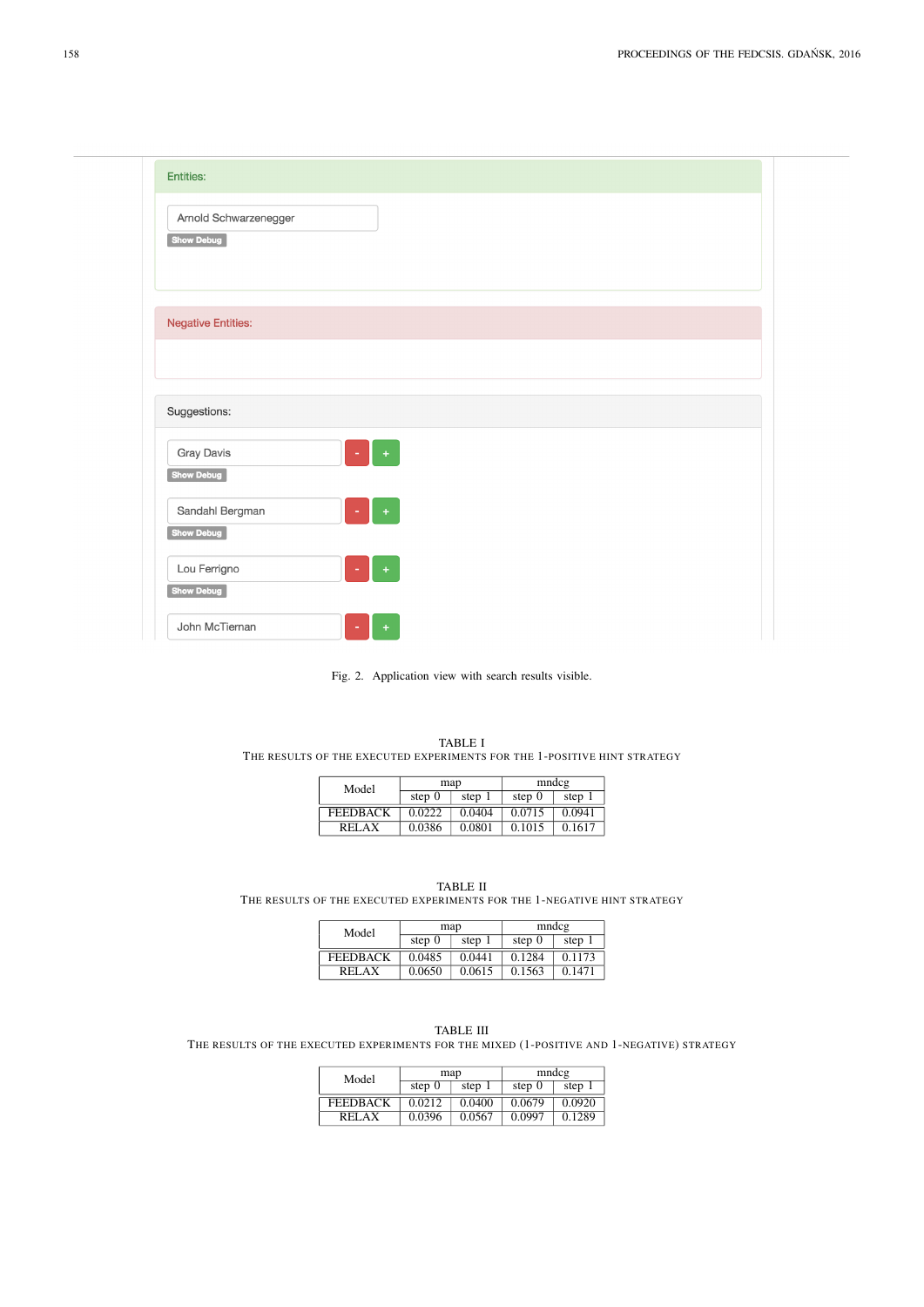from a knowledge graph are searched. Existing systems usually build on entity similarity measures, exploiting the graph structure (e.g., SimRank [8]), the context of entities in the graph (e.g., Albertoni and De Marino [9]), or additional context outside the graph (e.g., Bron et al. [10], which combines a term-based language model with a simple structural model).

The problem of example-based entity search has been actively studied recently. Yu et al. [11] solve a slightly different problem where entities similar to a single query entity are computed, exploiting a small number of example results. Focusing on heterogeneous similarity aspects, they propose to use features based on so-called meta paths between entities and several path-based similarity measures, and apply learning-torank methods for which they require labelled test data. Wang and Cohen [12] present a set completion system retrieving candidate documents via keyword queries based on the entity examples. Using an extraction system additional entities are then extracted from semi-structured elements, like HTMLformatted lists.

Mottin et al. [13], [14] introduce the concept of exemplar queries. Similar to our setting, an example result is used instead of a query. However, the setting in their XQ system is strictly different since it considers examples in the form of a connected subgraph of entities, not single entities, and determines result subgraphs based on their similarity to the query graph. The problem is therefore in some sense easier, as more information can be exploited for identifying query results.

The GQBE system by Jayaram et al. [15] is similar to XQ, but does not use connected subgraphs, but just entities that form a query result as input; the meaningful connections between those entities are explored by the system. Again, the main difference to our system is that we consider only single entities as results, not combinations, and hence have less information for identifying relevant results.

Relevance feedback has seen surprisingly little use in entity search on knowledge bases. Only very recently, Su et al. [16] proposed exploiting relevance feedback for improving results of searching a knowledge graph, but not for entity search. For entity ranking using text or semi-structured information, relevance feedback has been more popular [17].

Diversity-aware entity summarization was originally proposed in [18] and further studied in [19], but we are not aware of any work on entity search that takes diversity into account.

## VII. CONCLUSIONS AND FURTHER WORK

We presented *iQbees* – a prototype interactive approach to the problem of entity list completion based on semantic knowledge graphs. This is an extension of the previously presented QBEES system [1] by adding positive and negative interactive feedback functionality. The prototype of the approach was preliminarily implemented as a proof of concept and demonstration available online. We also presented experimental results that indicate that the proposed approach outperforms on a publicly available benchmark the basic (noninteractive) QBEES system without the feedback functionality.

The future work includes better understanding and modeling of the feedback functionality, in particular negative feedback, and ranking strategies since the current experiments indicate that there is room for improvement in the current model. It is also envisaged to further work on developing the on-line demo in order to improve its functionality and optimise it and to perform more experimental evaluation on other semantic knowledge graphs, e.g. DBPedia.

#### VIII. ACKNOWLEDGMENTS

This work is partially supported by the Polish National Science Centre grant 2012/07/B/ST6/01239. Grzegorz Sobczak was partially supported by the European Union under the European Social Fund Project PO KL "Information technologies: Research and their interdisciplinary applications", Agreement UDA-POKL.04.01.01-00- 051/10-00 when working on this project during his research stay in the Institute of Computer Science, Polish Academy of Sciences, Warsaw, Poland. The authors would like to thank Steffen Metzger, who provided the substantial part of the code of the back-end of the earlier version of the system.

#### **REFERENCES**

- [1] S. Metzger, R. Schenkel, and M. Sydow, "Aspect-based similar entity search in semantic knowledge graphs with diversity-awareness and relaxation," in *WI-IAT*, pp. 60–69. [Online]. Available: http: //dx.doi.org/10.1109/WI-IAT.2014.17
- [2] Http://www.mpi-inf.mpg.de/yago-naga/yago.
- [3] J. Piskorski and M. Sydow, *String Distance Metrics for Reference Matching and Search Query Correction*. Berlin, Heidelberg: Springer Berlin Heidelberg, 2007, pp. 353–365. [Online]. Available: http: //dx.doi.org/10.1007/978-3-540-72035-5\_27
- [4] J. Piskorski, K. Wieloch, and M. Sydow, "On knowledge-poor methods for person name matching and lemmatization for highly inflectional languages," *Information Retrieval*, vol. 12, no. 3, pp. 275–299, 2009.
- [5] G. Sobczak, M. Chochół, R. Schenkel, and M. Sydow, "iQbees: Towards interactive semantic entity search based on maximal aspects," in *Foundations of Intelligent Systems*. Springer International Publishing, 2015, vol. 9384, pp. 259–264, 10.1007/978-3-319-25252-0-28. [Online]. Available: http://dx.doi.org/10.1007/978-3-319-25252-0\_28
- [6] K. Balog, P. Serdyukov, and A. P. de Vries, "Overview of the TREC 2011 entity track," in *TREC*, 2011.
- [7] G. Demartini, T. Iofciu, and A. P. de Vries, "Overview of the INEX 2009 entity ranking track," in *INEX*, 2009, pp. 254–264.
- [8] G. Jeh and J. Widom, "SimRank: a measure of structuralcontext similarity," in *KDD*, 2002, pp. 538–543. [Online]. Available: http://doi.acm.org/10.1145/775047.775126
- [9] R. Albertoni and M. D. Martino, "Asymmetric and contextdependent semantic similarity among ontology instances," *J. Data Semantics*, vol. 10, pp. 1–30, 2008. [Online]. Available: http: //dx.doi.org/10.1007/978-3-540-77688-8\_1
- [10] M. Bron, K. Balog, and M. de Rijke, "Example based entity search in the web of data," in *ECIR*, 2013, pp. 392–403. [Online]. Available: http://dx.doi.org/10.1007/978-3-642-36973-5\_33
- [11] X. Yu, Y. Sun, B. Norick, T. Mao, and J. Han, "User guided entity similarity search using meta-path selection in heterogeneous information networks," in *CIKM*, 2012, pp. 2025–2029. [Online]. Available: http://doi.acm.org/10.1145/2396761.2398565
- [12] R. C. Wang and W. W. Cohen, "Language-independent set expansion of named entities using the web," in *ICDM*, 2007, pp. 342–350. [Online]. Available: http://doi.ieeecomputersociety.org/10.1109/ICDM.2007.104
- [13] D. Mottin, M. Lissandrini, Y. Velegrakis, and T. Palpanas, "Exemplar queries: Give me an example of what you need," *PVLDB*, no. 5, pp.  $365-376$ , 2014. [Online]. Available: http: //dx.doi.org/10.14778/2732269.2732273
- [14] ——, "Searching with XQ: the exemplar query search engine," in *SIGMOD*, 2014, pp. 901–904. [Online]. Available: http://doi.acm.org/ 10.1145/2588555.2594529